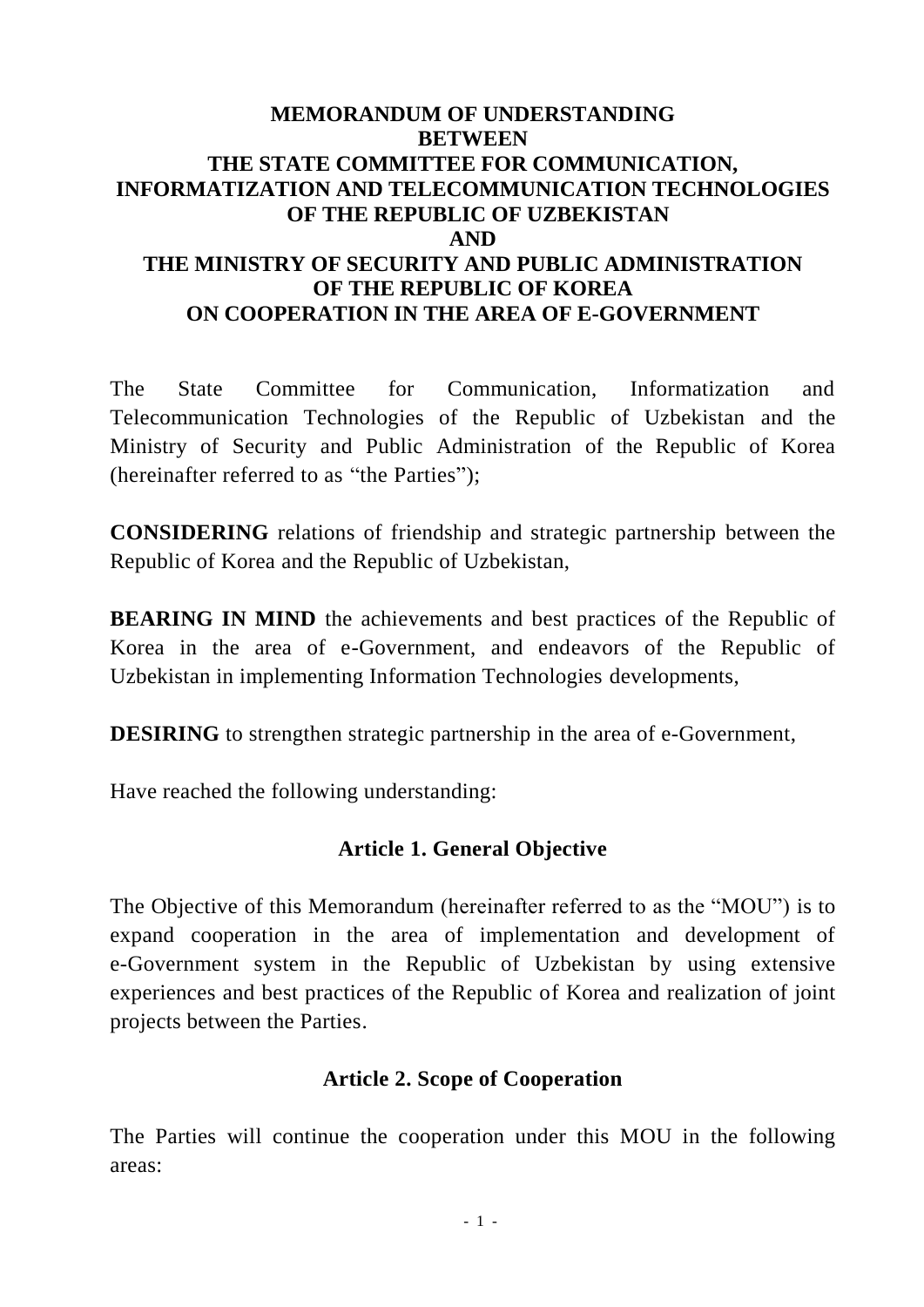- a. Coordination in strategic planning of e-Government system development;
- b. Implementation of information systems, information resources and databases in various sectors of economy and social sphere, including e-learning, e-health, e-tax, e-customs, etc.;
- c. Creation of up-to-date Data Centers for forming of public information resources and systems;
- d. Educating and training of personnel, holding joint scientific researches, scientific and practical conferences and seminars in the area of e-Government;
- e. Other areas of mutual interest in e-Government.

## **Article 3. Implementation**

With the aim of implementation of this MOU, the Uzbekistan-Korea e-Government Cooperative Committee (hereinafter referred to as the "Committee") shall be set up which will carry out coordination of fulfillment of agreements, reached by this MOU.

The Committee shall be composed of co-chairmen from the Parties (Vice-Minister level) and representatives designated from both Parties. The Committee will hold its meetings as necessary alternately in Korea and Uzbekistan at least once a year. Agenda of the Committee meetings will be agreed by the Parties prior to each meeting.

### **Article 4. Funding**

All cooperation under this MOU will be subject to the availability of financial and other resources of both Parties, as well as possibility of financing from international financial institutions. Procedure of financing of joint projects is determined by the Parties.

# **Article 5. Responsible Units**

Responsible units for the implementation of this MOU are:

 From the State Committee for Communication, Informatization and Telecommunication Technologies of the Republic of Uzbekistan: ICT Development Strategy Planning Department;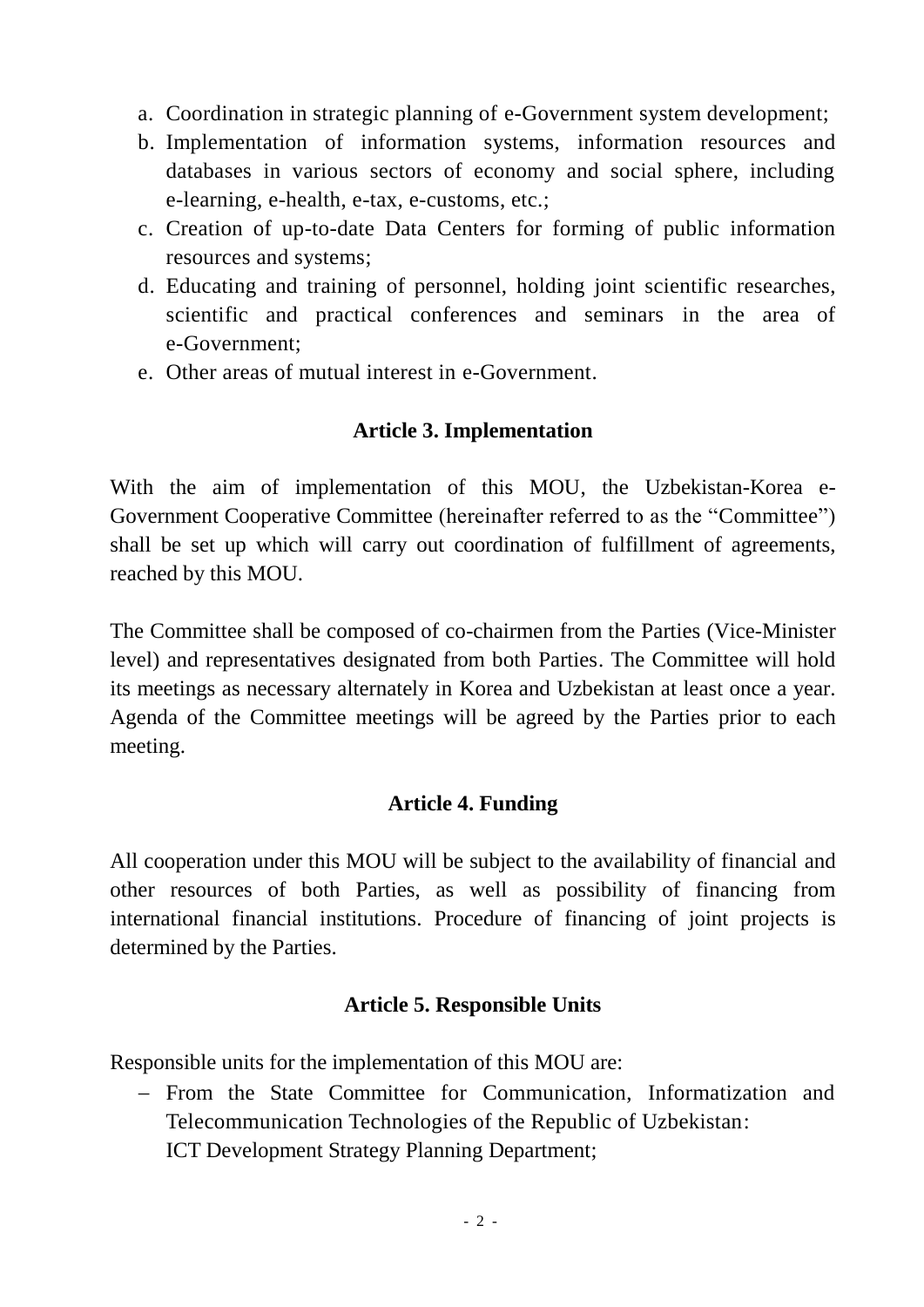- From the Ministry of Security and Public Administration of the Republic of Korea: E-Government Bureau.

In case of any changes relating to the responsible units, each of the Parties shall timely notify the other Party in writing.

## **Article 6. Release of Information**

The Parties confirm that neither Party shall disclose nor disseminate any information to any third country party given by the other side in the process of cooperative activities under this MOU, except as and to the extent authorized in writing to do so by the other Party. In case of termination of this MOU, provisions of this article will continue to effect.

## **Article 7. Correspondence**

Correspondence and exchange of information between the Parties related to the implementation of this MOU will be carried out in English.

### **Article 8. Dispute Settlement**

Disagreements concerning the interpretations of the present MOU under the reached arrangements will be solved on the basis of friendly consultations.

### **Article 9. Amendments**

By mutual consent of the Parties, amendments and additions to this MOU may be reviewed by separate proceedings that will come into effect on such date as may be jointly determined by the Parties and will form an integral part of this MOU.

### **Article 10. Entry into Force and Termination**

This MOU will come into effect from the date of its signing and will remain in force for a period of three (3) years. If either Party will not notify in written form the other Party about its intention to terminate this MOU at least three (3) months before the end of each period, term of this MOU will be automatically extended for further one-year periods.